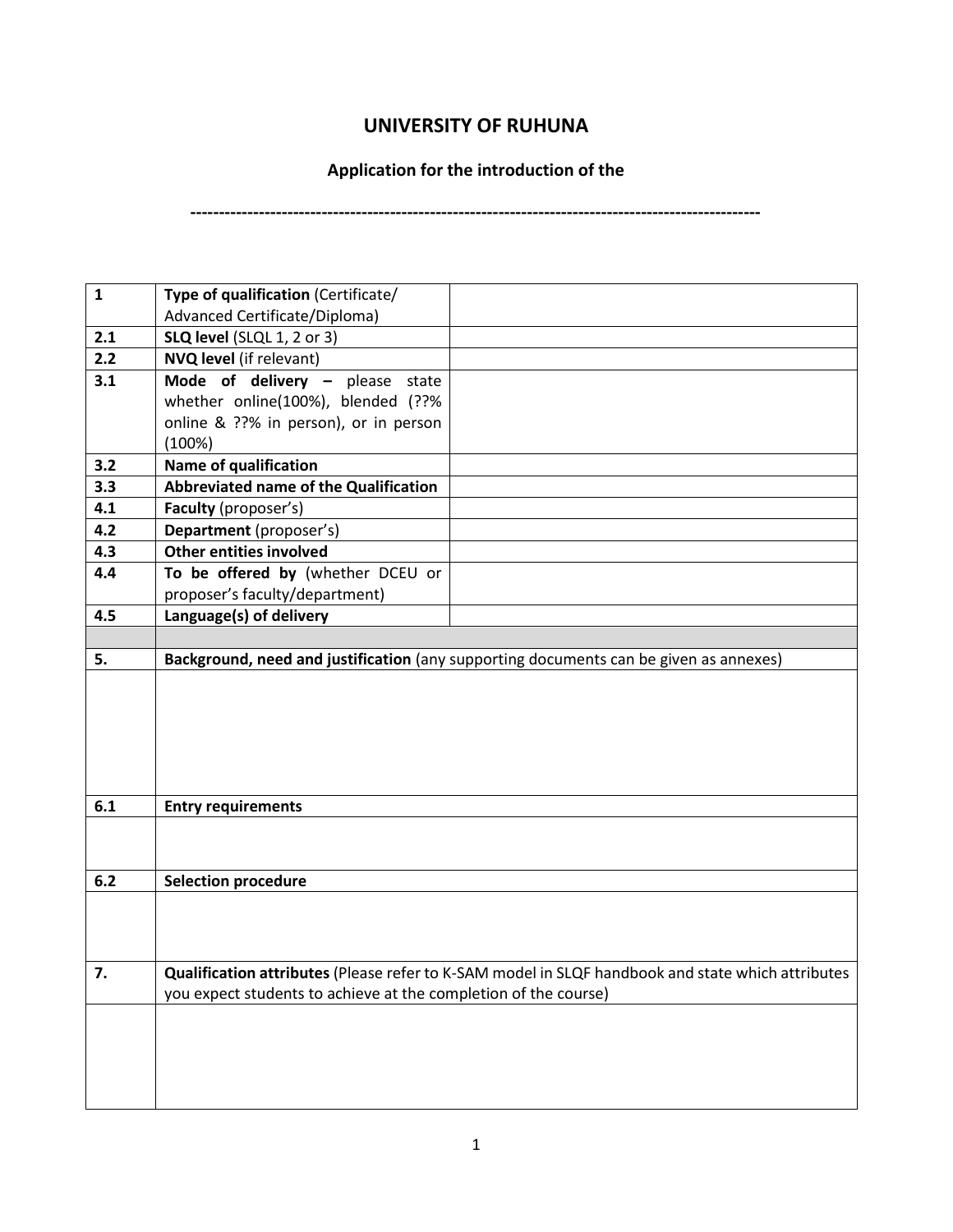| 8.1 | Volume of learning in terms of credits (certificate $-10$ ,<br>Adv. Certificate - 15, Diploma - 30) |                                                                                                                                                                   |                    |                                                                                                                                                                        |                                 |                             |                                              |
|-----|-----------------------------------------------------------------------------------------------------|-------------------------------------------------------------------------------------------------------------------------------------------------------------------|--------------------|------------------------------------------------------------------------------------------------------------------------------------------------------------------------|---------------------------------|-----------------------------|----------------------------------------------|
|     |                                                                                                     |                                                                                                                                                                   |                    |                                                                                                                                                                        |                                 |                             |                                              |
| 8.2 |                                                                                                     | Course structure (please fill the tabular format given below)                                                                                                     |                    |                                                                                                                                                                        |                                 |                             |                                              |
|     |                                                                                                     | Indicate core (C)/optional or elective (O) course units/modules appropriately.<br>Indicate course units/modules that are conducted jointly with other programmes. |                    |                                                                                                                                                                        |                                 |                             |                                              |
|     | No.                                                                                                 | Semester/<br>(Months or<br>Weeks)                                                                                                                                 | <b>Module Code</b> | Module name                                                                                                                                                            | Credit<br><b>Value</b>          | Core $(C)/$<br>Optional (O) | Hour<br>allocation<br>(T/P/IL)               |
|     |                                                                                                     |                                                                                                                                                                   |                    |                                                                                                                                                                        |                                 |                             |                                              |
|     | Total                                                                                               |                                                                                                                                                                   |                    |                                                                                                                                                                        |                                 |                             |                                              |
| 8.3 | <b>Teaching panel</b>                                                                               |                                                                                                                                                                   |                    |                                                                                                                                                                        |                                 |                             |                                              |
|     | <b>Name</b>                                                                                         |                                                                                                                                                                   |                    | Qualification                                                                                                                                                          |                                 |                             | <b>Affiliation (Department/university)</b>   |
|     |                                                                                                     |                                                                                                                                                                   |                    |                                                                                                                                                                        |                                 |                             |                                              |
| 8.4 |                                                                                                     |                                                                                                                                                                   |                    | Evaluation procedures (Please indicate Assessment components, range of weightages, grading<br>schemes, equations applicable - may change the table format as required) |                                 |                             |                                              |
|     |                                                                                                     | <b>Assessment components</b>                                                                                                                                      |                    |                                                                                                                                                                        | Percentage of<br>each component |                             | <b>Time</b><br>allocation<br>(as applicable) |
|     | Theory<br>Practical                                                                                 |                                                                                                                                                                   |                    |                                                                                                                                                                        |                                 |                             |                                              |
|     |                                                                                                     | Continuous assessment                                                                                                                                             |                    |                                                                                                                                                                        |                                 |                             |                                              |
|     |                                                                                                     | Presentation/viva                                                                                                                                                 |                    |                                                                                                                                                                        |                                 |                             |                                              |
|     |                                                                                                     | Any other                                                                                                                                                         |                    |                                                                                                                                                                        |                                 |                             |                                              |
|     |                                                                                                     |                                                                                                                                                                   |                    |                                                                                                                                                                        |                                 |                             |                                              |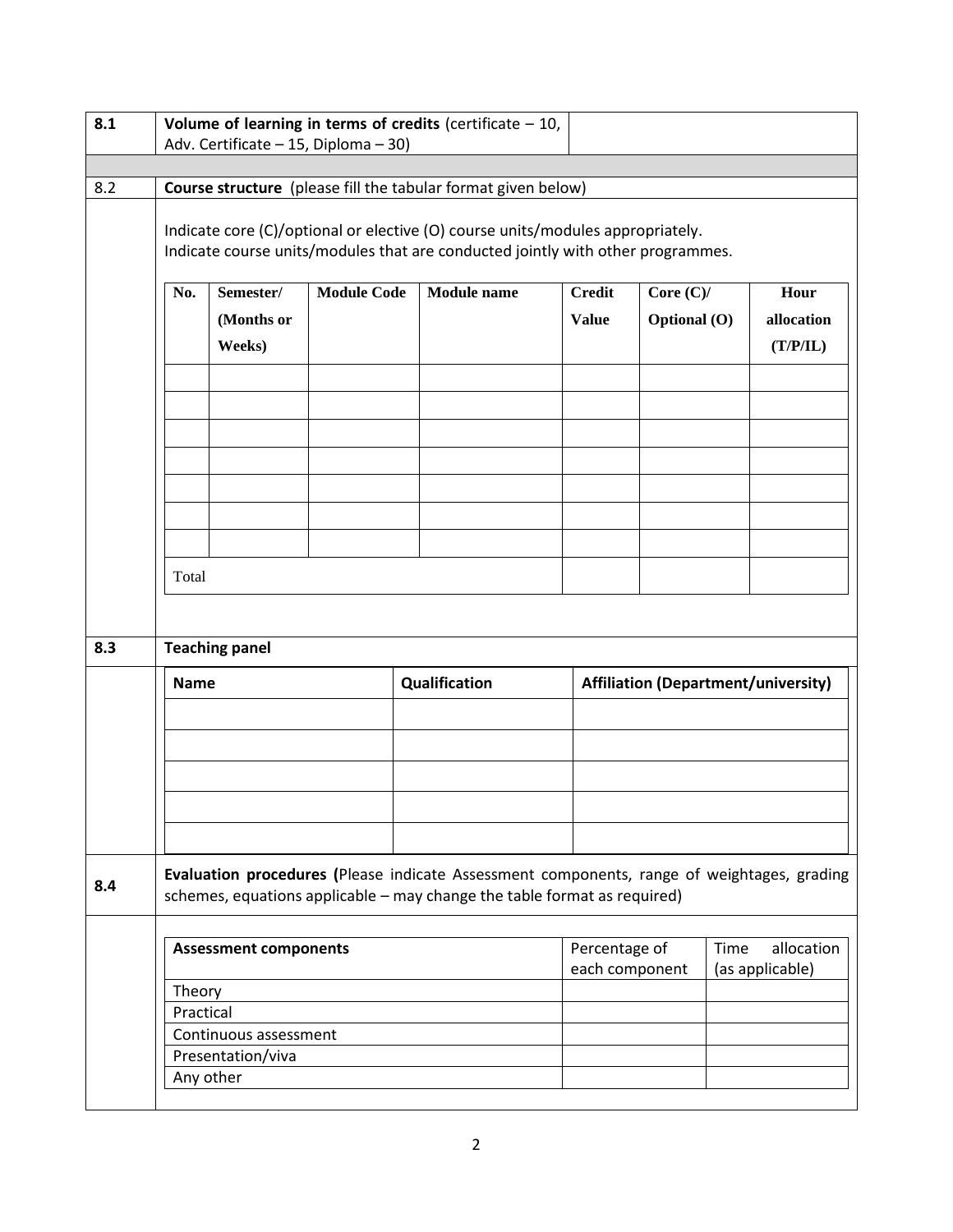| 8.5 | Conditions for the award of qualification and academic concessions.                                                                     |
|-----|-----------------------------------------------------------------------------------------------------------------------------------------|
|     |                                                                                                                                         |
|     |                                                                                                                                         |
| 8.6 |                                                                                                                                         |
|     | <b>Progression opportunities</b>                                                                                                        |
|     |                                                                                                                                         |
|     |                                                                                                                                         |
| 8.7 | <b>Physical facilities available</b>                                                                                                    |
|     |                                                                                                                                         |
| 8.8 | Module information sheets (please use following table format to give necessary details for each<br>course unit/module - not as annexes) |
|     |                                                                                                                                         |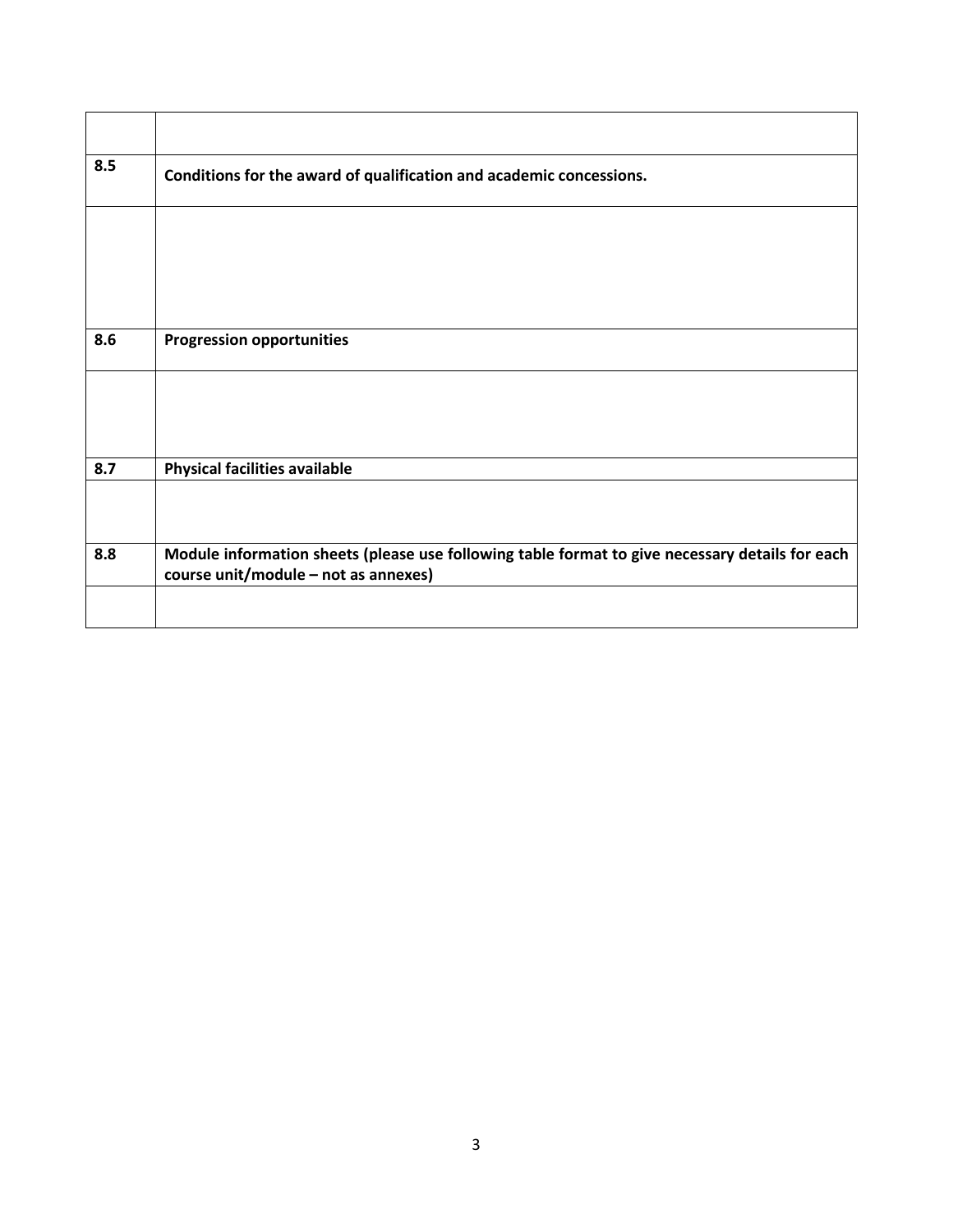| Module/Cou<br>rse unit code                                                                          | Module/course unit<br><b>Name</b> |                                                                                   |
|------------------------------------------------------------------------------------------------------|-----------------------------------|-----------------------------------------------------------------------------------|
| <b>Credits</b>                                                                                       |                                   |                                                                                   |
|                                                                                                      | Theory (hr) (total)               | Practical (hr) (total)                                                            |
| <b>GPA/NGPA</b>                                                                                      | <b>Theory</b><br>(Hours/week)     | <b>Practical</b><br>(Hours/week)                                                  |
| <b>Prerequisites</b>                                                                                 | Assignments (hr)<br>(total)       | Independent<br>Learning (hr) (total)                                              |
| <b>Module Aim</b>                                                                                    |                                   |                                                                                   |
| <b>Module Learning</b><br><b>Outcomes</b>                                                            |                                   |                                                                                   |
| <b>Module Outline</b>                                                                                |                                   |                                                                                   |
| <b>Marks Allocation (%</b><br>values for each<br>component)                                          |                                   |                                                                                   |
| <b>Eligibility requirements</b><br>to Appear for End<br><b>Semester Evaluation, if</b><br>applicable |                                   |                                                                                   |
| <b>Necessary Conditions to</b><br>pass the Module                                                    |                                   |                                                                                   |
| <b>Recommended Readings</b>                                                                          |                                   |                                                                                   |
| <b>Financial analysis</b>                                                                            |                                   |                                                                                   |
|                                                                                                      |                                   | Present a budget indicating all income, applicable fees, and expected cost items. |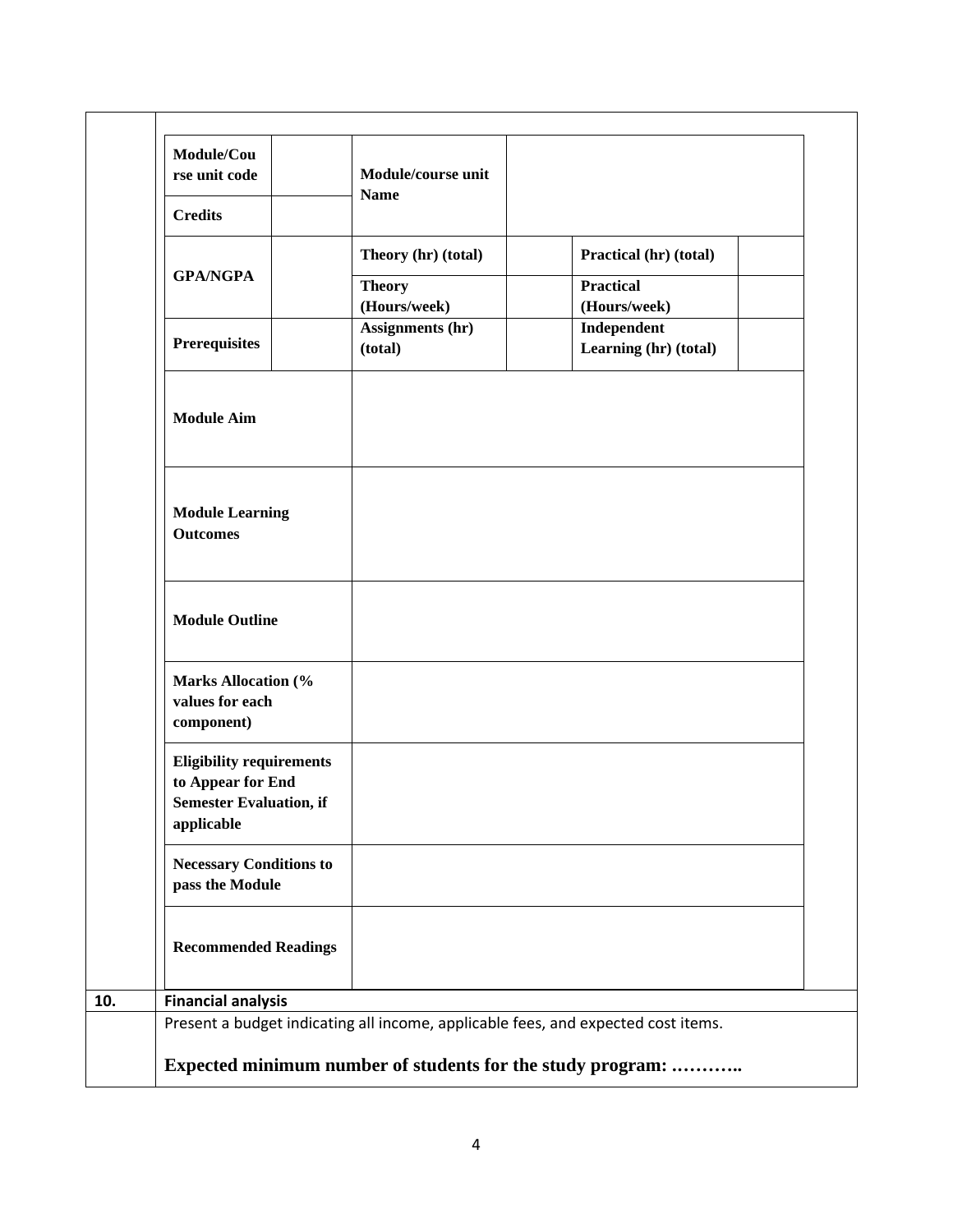(please fill the following table using the minimum number of students – add/delete items as necessary)

| <b>Item</b>                                                                                                                                                                                                                                                                                                                                                    | Cost per<br>student (Rs) | <b>Minimum</b><br>number of<br>students | Income $(Rs)$ |
|----------------------------------------------------------------------------------------------------------------------------------------------------------------------------------------------------------------------------------------------------------------------------------------------------------------------------------------------------------------|--------------------------|-----------------------------------------|---------------|
| <b>Income</b>                                                                                                                                                                                                                                                                                                                                                  |                          |                                         |               |
| <b>Registration Fee</b><br><b>Course Fee</b><br><b>Examination Fee</b><br>Library-Non refundable<br>Any other (please specify)                                                                                                                                                                                                                                 |                          |                                         |               |
| <b>Total income</b>                                                                                                                                                                                                                                                                                                                                            |                          |                                         |               |
|                                                                                                                                                                                                                                                                                                                                                                |                          |                                         |               |
| Direct costs (Ex.)<br>Teaching<br>1. Preparation of Course material<br>2. Conduct lectures, labs, etc.<br>3. Hiring charges, if any<br>4. Consumables<br>5. Any other (specify)<br>Examination<br>1. Supervision<br>2. Invigilation<br>3. Other assistances<br>4. Marking answer scripts<br>5. Any other (specify)<br>Coordinator fee<br>Other costs (specify) |                          |                                         |               |
| <b>Total direct cost</b>                                                                                                                                                                                                                                                                                                                                       |                          |                                         |               |
| <b>Indirect costs</b><br>1. University funds, etc.<br>2. Administrative costs                                                                                                                                                                                                                                                                                  |                          |                                         |               |
| <b>Total Cost</b>                                                                                                                                                                                                                                                                                                                                              |                          |                                         |               |
| <b>Net Income</b><br>(Total income - Total Costs)                                                                                                                                                                                                                                                                                                              |                          |                                         |               |